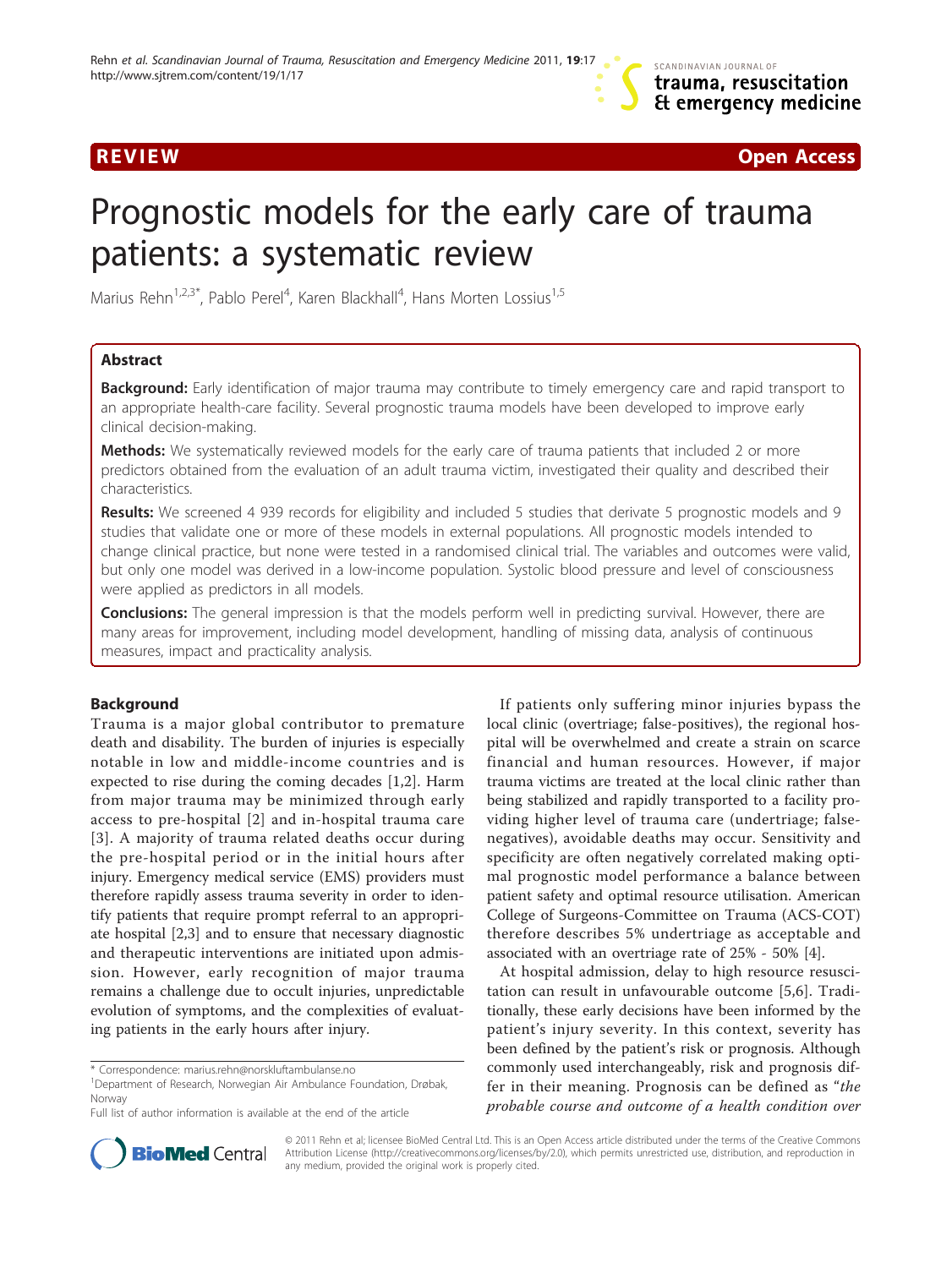time" [[7\]](#page-7-0). Risk is sometimes used as a synonym of probability, but it can also used as a synonym for hazard [\[8](#page-7-0)]. We believe the term prognosis is more appropriate in this context and will use this term throughout this manuscript.

Assessment of injury severity traditionally includes clinical findings pertaining to physiological derangement, obvious anatomical injury, mechanism of injury, and pre-injury health status. These individual variables have been useful to predict a patient's prognosis in trauma (i.e. predictors), but have showed limitations when used as isolated parameters [[9\]](#page-7-0).

To overcome the limitation of individual characteristics, different predictors can be combined into scores or models to estimate patient's prognosis and guide EMS providers in their early evaluations of these patients. Prognostic models in the context of trauma are also referred to as risk models, prognostic scores, triage scores or risk scores. The abundances of prognostic models in the trauma setting indicate not only the need for early objective quantification of prognosis, but also the difficulties of addressing all requirements to be valid, precise and practical.

The ideal prognostic model for trauma should be developed following methodological guidelines, it should be clinically sensible, well calibrated and with good discriminative ability [[10,11](#page-7-0)]. Further, it is cost-effective, externally validated, field-friendly and it provides useful information to EMS providers that improve triage decision-making and patient outcome [[12-15\]](#page-7-0). We aim to conduct a systematic review that identifies existing prognostic models aimed at improving early trauma care, appraise their quality and describe their characteristics and performance in order to inform clinical practice and future research.

# Methods

# Study eligibility criteria

We included studies reporting prognostic trauma models that were developed to improve clinical decisionmaking in the field and upon immediate arrival to hospital.

We defined "prognostic model" as a tool for clinicians that includes 2 or more predictors obtained from the history and physical examination of a suspected trauma victim (Glasgow Coma Scale (GCS) [\[16\]](#page-7-0) was considered to be a single predictor). Because we were interested in the models that could be used early in the assessment of trauma patients, we only included models with predictors collected in the field or in the emergency department up to 12 hours from injury. Further, we did not include models that required complex information such as para-clinical diagnostic tests (e.g. blood sampling) or models for organ specific injuries. Studies that investigated more than one predictor but did not combine them in a model (e.g. field triage decision schemes) were also excluded. We included studies that aimed to derivate prognostic models (derivation studies) or validate them (validation studies).

We included only prognostic models developed for adult patients defined, for the purpose of this review as over 15 years of age or if the patients were described by the authors as adults. This is due to differences between paediatric and adult physiology. Studies that aimed to derivate a prognostic model pertaining to adult trauma patients, but failed to report population age were included.

Models pertaining to burns, drowning, strangulation, isolated proximal femur fractures, isolated traumatic brain injury, pregnancy or medical conditions were excluded. We only included studies within the last 20 years. Studies conducted prior to 1989 were excluded because patient management and diagnostic techniques have changed considerably since then. Studies published in the inclusion period that validated prognostic models developed in the period 1982-89 were included and the original derivation study was assessed. Studies not written in English were excluded. The review was conducted according to PRISMA guidelines [[17\]](#page-7-0). Being a systematic literature review, this study did not need approval from The Regional Committee for Research Ethics.

# Study identification, selection and data extraction

A systematic literature search of MEDLINE to identify relevant studies was conducted (KB) (see additional file [1](#page-6-0) for search strategy). All studies were collated in an Endnote bibliographic database (© 2007 Thomson Reuters). Two reviewers (MR & PP) independently examined titles, abstracts and keywords for eligibility. The full texts of all potentially relevant studies were obtained and two reviewers (MR & PP) assessed each study using pre-defined inclusion criteria (see additional file [2](#page-6-0) for excluded full text studies with reasons). The bibliographies of all included studies were inspected for further relevant studies. Two reviewers (MR & PP) used a customized Excel spreadsheet (<sup>©</sup> 2007 Microsoft Corporation) to record extracted information from the selected studies in order to examine study characteristics and to appraise methodological quality.

# Study characteristics

From all included studies, we collected descriptive data on study population and economic region (high income, middle income and low income countries). We also depicted study objective (derivation or validation study) as well as predictors. Finally, we described relevant study outcomes (mortality, morbidity or process outcomes), anatomic injury and measures of accuracy.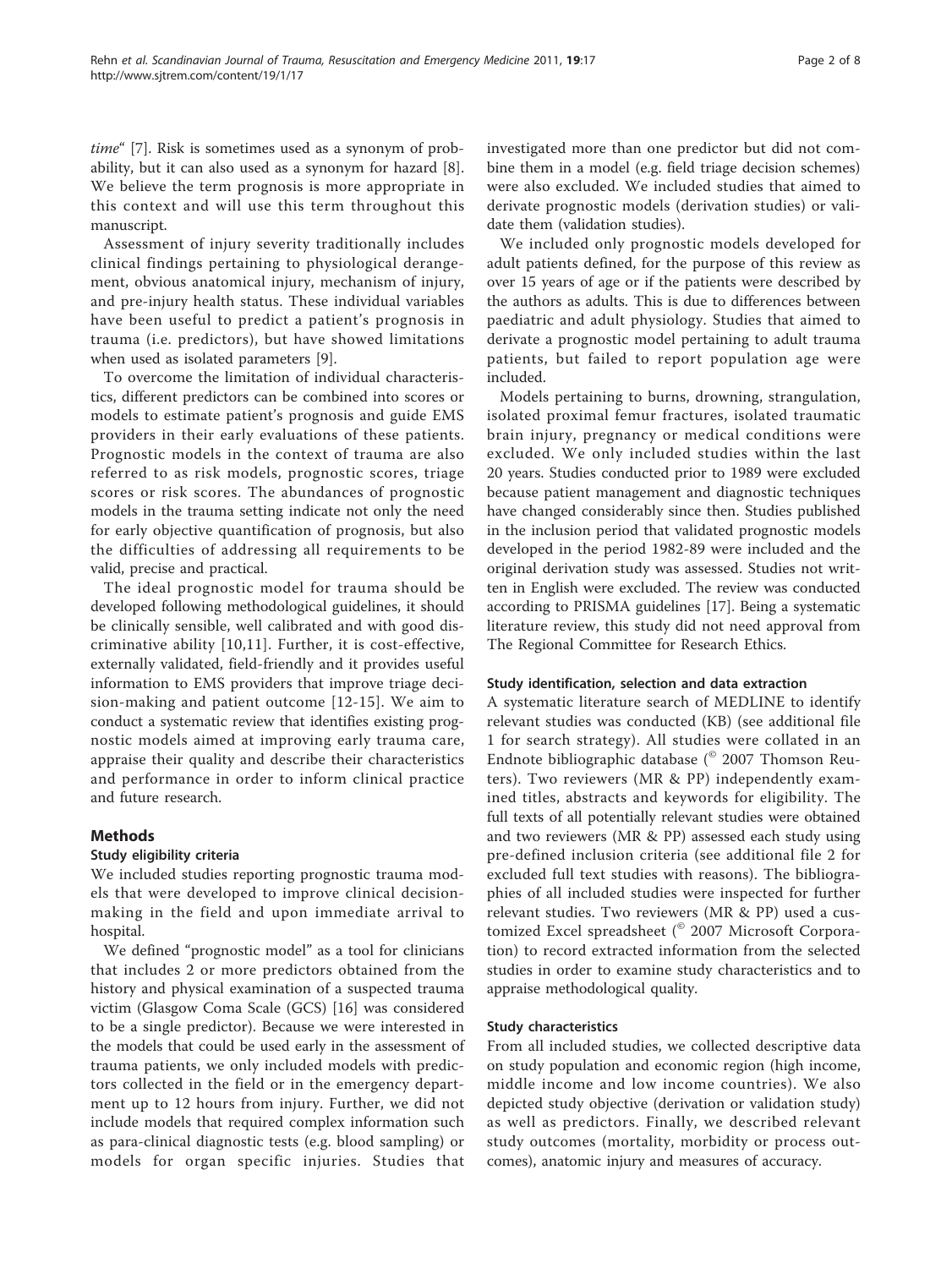# Quality appraisal of prognostic models

Assessment of methodological quality was facilitated through the application of a 17-item long quality appraisal list (see additional file [3](#page-6-0)). The list focussed on two areas:

a) Internal validity (to what extent is systematic error (bias) minimized).

b) External validity (to what extent can the prognostic model correctly be applied to other populations).

The internal validity and some items from the external validity (items 1 to 14) were only assessed in the original study that derived the prognostic model (derivation studies).

Depending on study design, some quality items are more relevant than others. It therefore proved difficult to determine the weight that each item should contribute to the overall score. We avoided the use of a quality assessment score; as such scores are debated [\[18,19](#page-7-0)]. Instead we described key components of methodological quality separately.

# Performance of prognostic models externally validated

We collected performance data and focused on sensitivity/specificity, receiver operating characteristic (ROC) or area under ROC curve (AUC), when several measures of accuracy were portrayed. We focused on survival when several outcome measures were reported.

# Results

# Literature search

We identified 4 880 records from the MEDLINE search (see additional file [1](#page-6-0) for the MEDLINE search strategy) and added additional 59 records identified through reference lists of selected studies identified in the initial search. We screened a total of 4 939 records of which 143 were assessed in full text for eligibility.

We included 5 studies [[20](#page-7-0)-[24\]](#page-7-0) that derived 5 prognostic models and 9 studies [[25](#page-7-0)-[33](#page-7-0)] that validated one or more of these models in external populations.

Among the 129 full text studies excluded with reason, 7 validation studies were found ineligible as they included children (see additional file [2](#page-6-0)). Figure 1 shows a PRISMA diagram [\[17\]](#page-7-0) to depict the flow of information through the different phases of the systematic review.

Characteristics and performance of the prognostic models Table [1](#page-3-0) depicts the prognostic models with their corre-

sponding predictors and scoring systems. Systolic blood pressure and level of consciousness were considered predictors in all models.

# Circulation, Respiration, Abdomen, Motor, Speech (CRAMS)

The CRAMS was derived on 500 North American patients by Gormican in 1982 [\[20](#page-7-0)]. The derivation study included consecutive paramedic runs involving trauma



and collected predictors both in the pre-hospital and early in-hospital phase. The CRAMS utilise predictors pertaining to capillary refill, systolic blood pressure (SBP), respiration, tenderness of the abdomen or thorax, motor response and ability to speech. The model predicts outcomes pertaining to need for emergency general- or neurosurgery and emergency department (ED) mortality. Pre Hospital Index (PHI)

The PHI was derived on 313 North American patients by Koehler et al. in 1986 [[21\]](#page-7-0). They included consecutive trauma patients to identify relevant model predictors easily obtained in the pre-hospital phase. Numerical weight assignments were performed on the same 313 patients. The PHI includes variables pertaining to SBP, heart rate, respiration and level of consciousness to predict the need for emergency general- or neurosurgery and 72 hours post injury mortality.

# Triage Revised Trauma Score (T-RTS)

Champion et al. developed the Revised Trauma Score (RTS) and the Triage-Revised Trauma Score (T-RTS) in 1989 [[22](#page-7-0)] as a revision of the Trauma Score [[34\]](#page-7-0). The T-RTS is used in the clinical context for triage and clinical decision-making, whereas the RTS is used by researchers and administrators for case mix control and benchmarking.

The RTS was developed using the MTOS database (over 26 000 subjects), but the exact number of patients included in the development is unclear. The RTS uses the weight given by the logistic regression analysis and provides an outcome prediction. The weighted RTS ranges from 0 to 7,84 and is not considered to be a prognostic model for the early care of trauma patients in this review.

The T-RTS was derived on admission physiology data on 2 166 North American consecutive trauma patients included in a trauma centre database. Champion et al.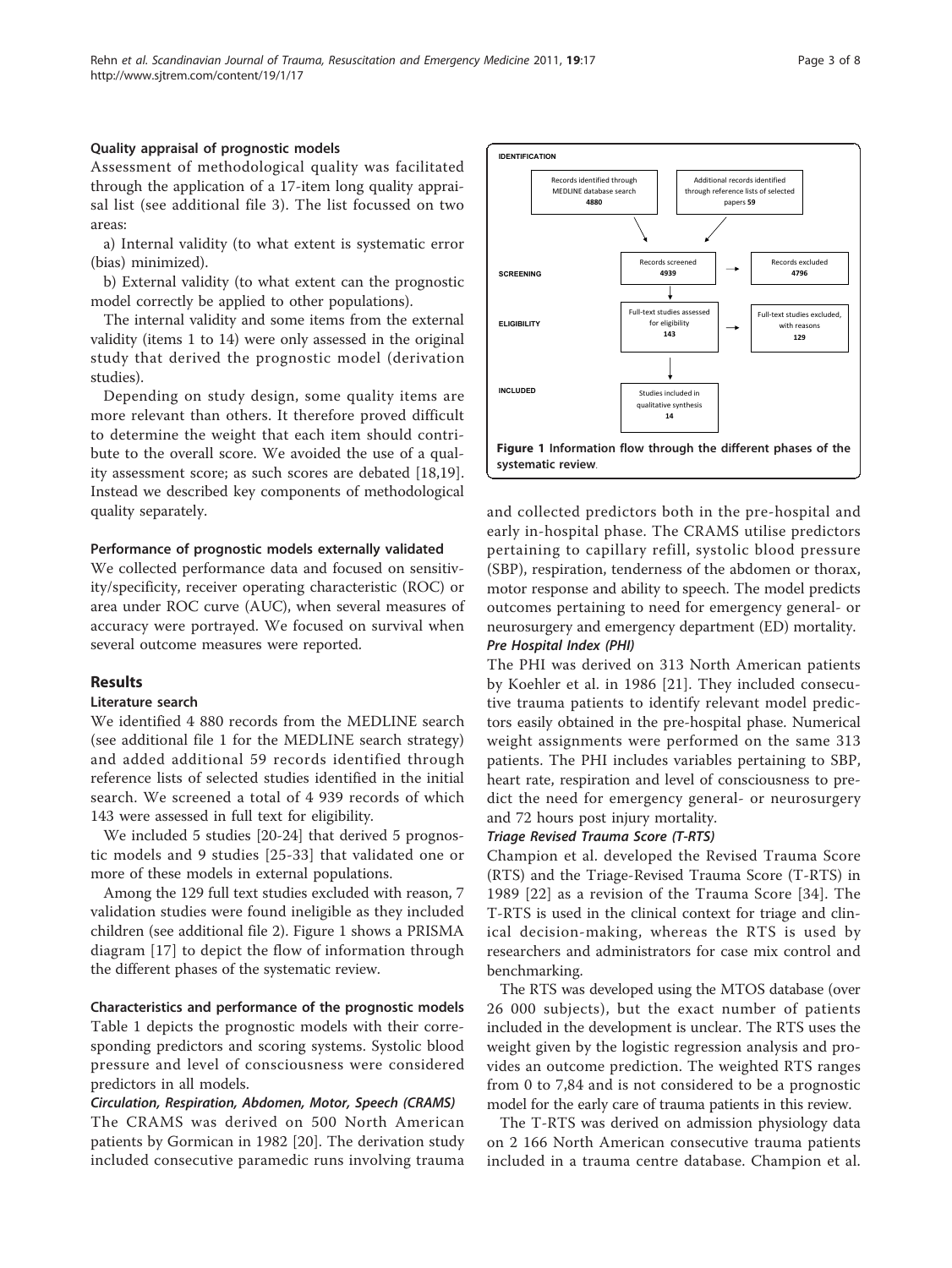| <b>CRAMS</b>             |                | PHI                      |              | T-RTS                   |                | <b>PSS</b>              |                | <b>MGAP</b>   |          |
|--------------------------|----------------|--------------------------|--------------|-------------------------|----------------|-------------------------|----------------|---------------|----------|
| Circulation              |                | <b>SBP</b>               |              | <b>SBP</b>              |                | <b>SBP</b>              |                | <b>SBP</b>    |          |
| normal CR and SBP > 100  | $\overline{2}$ | >100                     | $\Omega$     | >89                     | $\overline{4}$ | >90                     | $\overline{4}$ | >120          | 5        |
| delayed CR or SBP 85-100 | $\overline{1}$ | 86-100                   |              | 76-89                   | 3              | 70-90                   | 3              | 60-120        | 3        |
| no CR or SBP $< 85$      | $\circ$        | 75-85                    | 2            | 50-75                   | $\overline{2}$ | 50-69                   | $\overline{2}$ | <60           | $\Omega$ |
| Respiration              |                | $0 - 74$                 | 5            | $1 - 49$<br>1           |                | < 50                    |                | <b>MOI</b>    |          |
| normal                   | $\overline{2}$ | Pulse                    |              | no pulse                | $\circ$        | no pulse                | $\mathbf{0}$   | Blunt         | 4        |
| abnormal                 |                | $\geq$ 120               | 3            | <b>Respiration (RR)</b> |                | <b>Respiration (RR)</b> |                | Age           |          |
| absent                   | $\mathbf 0$    | 51-119                   | $\Omega$     | $10 - 29$               | 4              | $10 - 24$               | $\overline{4}$ | >60           | 5        |
| Abdomen/thorax           |                | < 50                     | 5            | >29                     | 3              | $25 - 35$               | 3              | Consciousness |          |
| nontender                | 2              | Respiration              |              | $6 - 9$                 | 2              | >35                     | 2              | GCS           | $\ast$   |
| tender                   |                | normal                   | $\circ$      | $1 - 5$                 |                | $1 - 9$                 |                |               |          |
| rigid/flail chest        | 0              | labored/shallow          | 3            | $\circ$                 | $\mathbf{0}$   | $\mathbf{0}$            | $\Omega$       |               |          |
| Motor                    |                | RR < 10/needs intubation | 5            | GCS                     |                | Consciousness           |                |               |          |
| normal                   | 2              | <b>Consciousness</b>     |              | $13 - 15$               | 4              | normal                  | $\overline{4}$ |               |          |
| resonse to pain          |                | normal                   | $\mathbf{0}$ | $9 - 12$                | 3              | confused                | 3              |               |          |
| no response              | 0              | confused                 | 3            | $6 - 8$                 | 2              | responds to sound       | 2              |               |          |
| Speech                   |                | no intelligible words    | 5            | $4 - 5$                 | 1              | respons to pain         |                |               |          |
| normal                   | 2              |                          |              | 3                       | $\circ$        | no response             | $\mathbf{0}$   |               |          |
| confused                 |                |                          |              |                         |                |                         |                |               |          |
| no intelligible words    | 0              |                          |              |                         |                |                         |                |               |          |
| Score range              |                |                          |              |                         |                |                         |                |               |          |
| $0 - 10$                 |                | $0 - 20$                 |              | $0 - 12$                |                | $0 - 12$                |                | $3 - 29$      |          |

<span id="page-3-0"></span>Table 1 Presentation of prognostic models included in the review

Note: CRAMS = Circulation, Respiration, Abdomen, Motor, Speech; PHI = Pre-Hospital Index; T-RTS = Triage-Revised Trauma Score; PSS = Physiologic Severity Score; MGAP = Mechanism, Glasgow Coma Scale, Age, and Arterial Pressure; CR = Capillary Refill; SBP = Systolic Blood Pressure; GCS = Glasgow Consciousness Scale; MOI = Mechanism of Injury; RR = Respiratory Rate; \*) GCS value.

divided SBP and respiratory rate (RR) into integers that approximated the intervals chosen for GCS. The T-RTS varies from 0-12 and predicts Injury Severity Score [\[35](#page-7-0)] (ISS) > 15 and survival at end of acute care/hospital discharge. The T-RTS is simple to use and is included as a prognostic model in this review.

# Physiologic Severity Score (PSS)

The PSS by Husum et al. was derived in 2003 on 717 patients injured in North Iraq and Northwest Cambodia [[23\]](#page-7-0) as a simplification of the T-RTS [[22\]](#page-7-0). They collected pre-hospital data on consecutive trauma patients and included predictors pertaining to SBP, RR and level of consciousness. The model predicts survival during prehospital evacuation and hospital stay as well as ISS > 14. Mechanism, Glasgow Coma Scale, Age, and Arterial Pressure (MGAP)

The MGAP was derived on 1 360 French patients by Sartorius et al. in 2010 [[24\]](#page-7-0). They included pre-hospitally collected data on consecutive trauma patients to identify relevant model predictors. The MGAP utilise SBP, mechanism of injury, age and GCS to predict 30 day mortality.

All the prognostic models utilized different times of survival as the primary endpoint. Two studies [[20](#page-7-0),[21](#page-7-0)] included the need for emergency general or neurosurgery, whereas ISS was evaluated as an outcome in two studies [[22,23\]](#page-7-0).

Table [2](#page-4-0) describes performance in the derivation and validation samples. There was clinically significant heterogeneity in the performance of the same prognostic model in different validation studies. Additional file [4](#page-6-0) depicts characteristics of investigated outcomes.

## Quality of prognostic models

Figure [2](#page-5-0) shows the methodological quality items for each included prognostic model.

All derivation studies for the 5 prognostic models discussed the rationale to include the predictors and provided clear definitions. All outcomes seemed valid, but none were clear in their handling of missing data. Examination of interactions and handling of continuous variables were often unclear. None of the studies reported exploration of more complex relationships for continuous variables (e.g. fraction polynomial or spline functions). The only model that was developed using an appropriate multivariable approach was the MGAP. The CRAMS study neither described the process of predictor identification nor the numerical weight assignments. The PSS and the T-RTS aimed to simplify existing models and modified predictors previously presented. The PHI and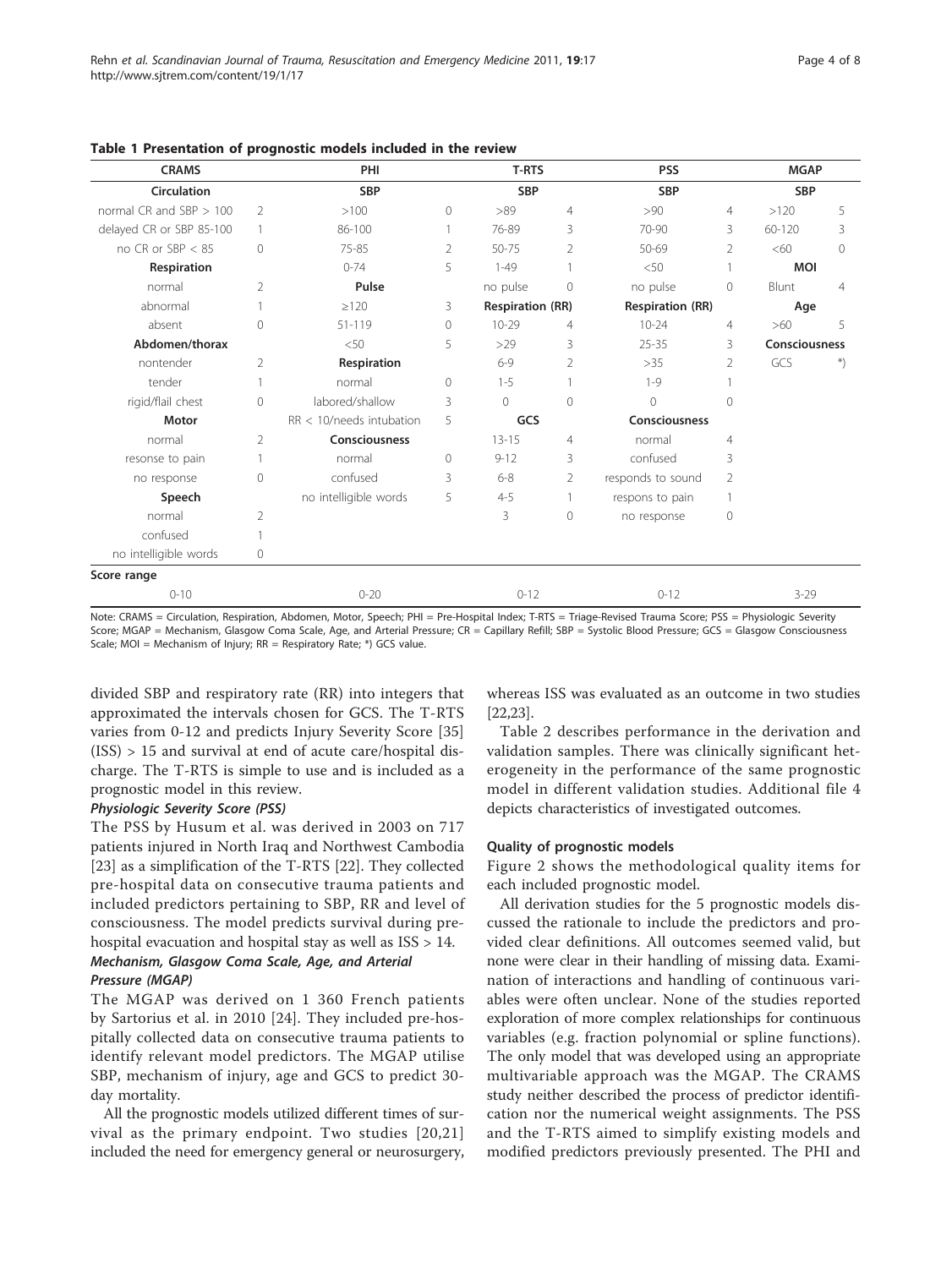| Model Derivation study (No.<br>pts; Country) | Study (No.pts; Country)                           | Main outcome                                       | Performance                                                                    |
|----------------------------------------------|---------------------------------------------------|----------------------------------------------------|--------------------------------------------------------------------------------|
| <b>CRAMS</b>                                 | Gormican-82 $\infty$ (500 pts;<br>USA)            | Survival or emergency surgery                      | CRAMS $< 9$ : Sens = 92%; Spec = NA                                            |
|                                              | Baxt-89 (2 434 pts; USA)                          | Survival                                           | ROC-curves presented, $AUC = NA$                                               |
|                                              | Emerman-92 (1 027 pts;<br>$USA)*$                 | Survival                                           | CRAMS < 9: Sens = $100\%$ ; Spec = $83\%$                                      |
| PHI                                          | Koehler-86 $\infty$ (465 pts; USA)                | Survival or emergency surgery                      | $PHI > 3 = Sens = NA; Spec = NA$                                               |
|                                              | Koehler-86 (388 pts; USA)                         | Survival or emergency surgery                      | PHI > 3: Sens = $94,4\%$ ; Spec = $94,6\%$                                     |
|                                              | Baxt-89 (2 434 pts; USA)                          | Survival                                           | ROC-curves presented, $AUC = NA$                                               |
|                                              | Emerman-92 (1 027 pts;<br>USA)                    | Survival                                           | $PHI > 3$ : Sens = 100%; Spec = 88%                                            |
|                                              | Plant-95 (621 pts; Canada)                        | Survival                                           | $PHI > 3$ : Sens = 98%; Spec = 54%                                             |
|                                              | Bond-97 (3147 pts; Canada)                        | ISS > 15                                           | $PHI > 3$ : Sens = 41%; Spec = 98%                                             |
|                                              | Tamim-02 (1 291 pts;<br>Canada)                   | Survival or emergency surgery or<br>ICU admittance | $AUC = 0.66$                                                                   |
| <b>T-RTS</b>                                 | Champion-89 $\infty$ (2 166 pts;<br>USA)          | ISS > 15                                           | T-RTS < 12: Sens = 59%; Spec = $82\%$                                          |
|                                              | Baxt-89 (2 434 pts; USA)                          | Survival                                           | ROC-curves presented, $AUC = NA$                                               |
|                                              | Emerman-92 (1 027 pts;<br>USA)                    | Survival                                           | T-RTS < 12: Sens = 100%; Spec = $88\%$                                         |
|                                              | Roorda-96 (398 pts; The<br>Netherlands)           | Survival or emergency surgery or<br>ICU admittance | T-RTS < 12: Sens = 76%; Spec = $94\%$                                          |
|                                              | Al-Salamah-04 (795 pts;<br>Canada)                | Survival                                           | $AUC = 0.83$                                                                   |
|                                              | Ahmad-04 (30 pts; Pakistan)                       | Survival                                           | Mortality = T-RTS $6-7 = 60\%$ , T-RTS $8-10 =$<br>12,5%, T-RTS $11-12 = 8,3%$ |
|                                              | Moore-06 (22 388 pts;<br>Canada)                  | Survival                                           | $AUC = 0.84$                                                                   |
|                                              | Sartorius-10 (1 003 pts;<br>France)               | Survival                                           | $AUC = 0.88$                                                                   |
| <b>PSS</b>                                   | Husum-03 $\infty$ (717 pts; Iraq<br>and Cambodia) | Survival                                           | $AUC = 0.93$                                                                   |
| <b>MGAP</b>                                  | Sartorius-10 $\infty$ (1 360 pts;<br>France)      | Survival                                           | $AUC = 0.90$                                                                   |
|                                              | Sartorius-10 (1 003 pts;<br>France)               | Survival                                           | $AUC = 0.91$                                                                   |

# <span id="page-4-0"></span>Table 2 Performance of prognostic models

∞) Derivation sample; \*) Modified CRAMS scale; pts = patients; ROC = Receiver Operating Characteristic; AUC = Area under receiver operating characteristic curve; NA = Not Available; Sens = Sensitvity; Spec = Specificity; CRAMS = Circulation, Respiration, Abdomen, Motor, Speech; PHI = Pre-Hospital Index; T-RTS = Triage-Revised Trauma Score; ISS = Injury Severity Score; PSS = Physiologic Severity Score; MGAP = Mechanism, Glasgow Coma Scale, Age, and Arterial Pressure.

MGAP models clearly portrayed the internal validation process. However, it remains unclear how the CRAMS, T-RTS and PSS were internally validated.

credibility of the model remained unevaluated, and none of the models were tested in a randomised clinical trial.

The CRAMS was externally validated in 2 studies [[25,26\]](#page-7-0), the PHI in 6 studies [[21,25,26,31](#page-7-0)-[33](#page-7-0)], the T-RTS in 7 studies [\[24](#page-7-0)-[30\]](#page-7-0). The PSS remains unvalidated in an external population, whereas external validation of the MGAP was reported in the derivation study. None of the models clearly explain how to estimate prognosis for individual patients.

In all the original articles (derivation studies) the authors implied that the prognostic models would be useful to change clinical practice, but the clinical

# **Discussion**

This systematic review located 5 prognostic models for the early care of trauma patients. The majority of models were developed in cohorts of trauma patients from the 80's. All except one of the models were developed in populations from high-income countries. The number of predictors included in the models ranged from three to five, and SBP was the only predictor included in all models. GCS has proven to predict the need for trauma centre admittance [[36\]](#page-7-0), but have been criticized for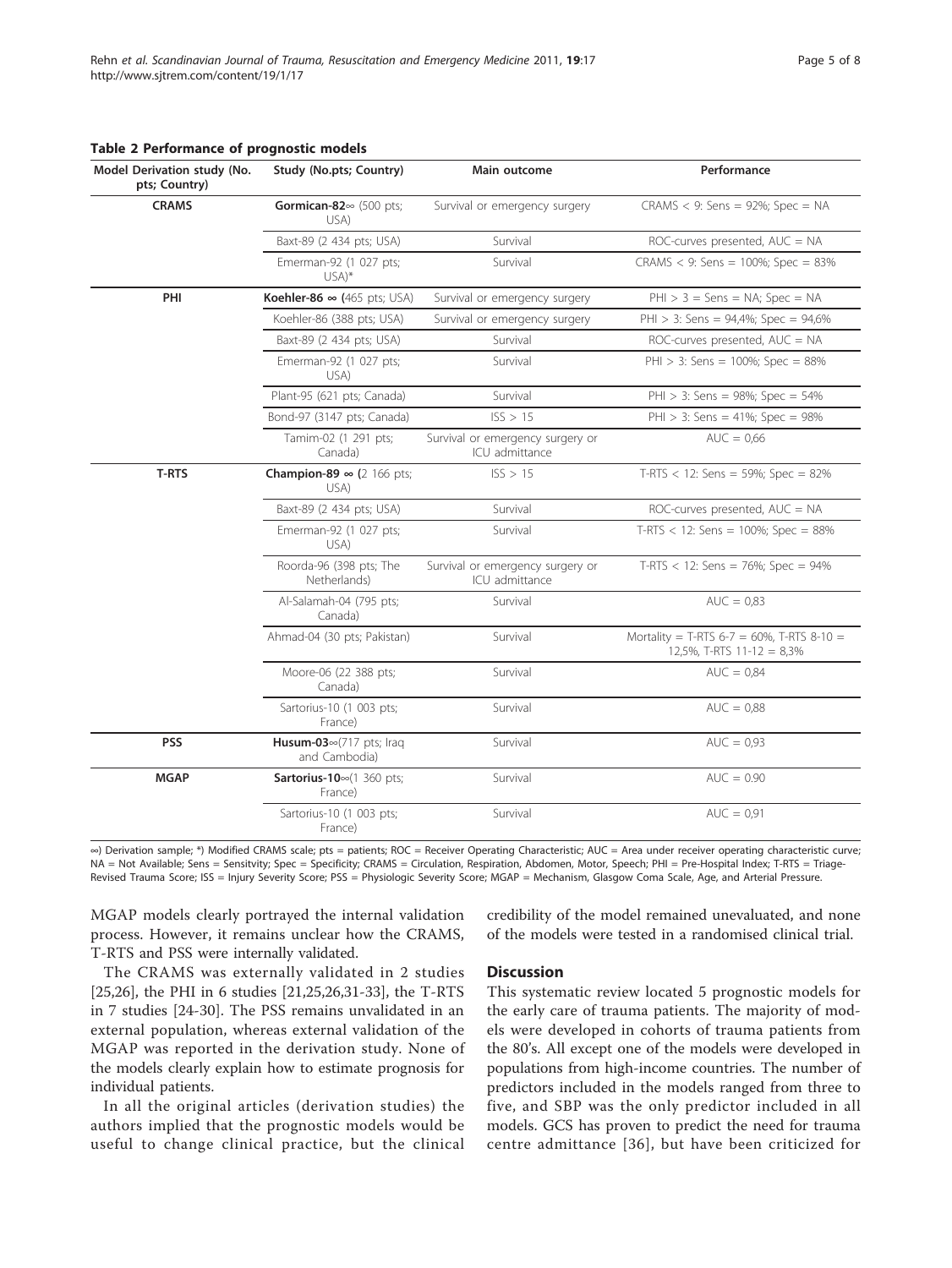<span id="page-5-0"></span>

being difficult to score correctly [[37,38\]](#page-7-0). Reflecting this, variously defined predictors depicting consciousness were included in all models. All the prognostic models evaluated survival as an outcome, although the timing was defined differently for all the models. Further, we revealed heterogeneity in outcomes other than survival highlighting the consensus among researchers regarding a common definition of "major trauma" is needed (see

additional file [4](#page-6-0); Characteristics of investigated outcomes").

All the models, except PSS, were validated in external populations. The T-RTS was the most frequently validated (7 studies). The performance of the prognostic models showed a large variation between different validation studies (see table [2](#page-4-0)), although the majority of stu-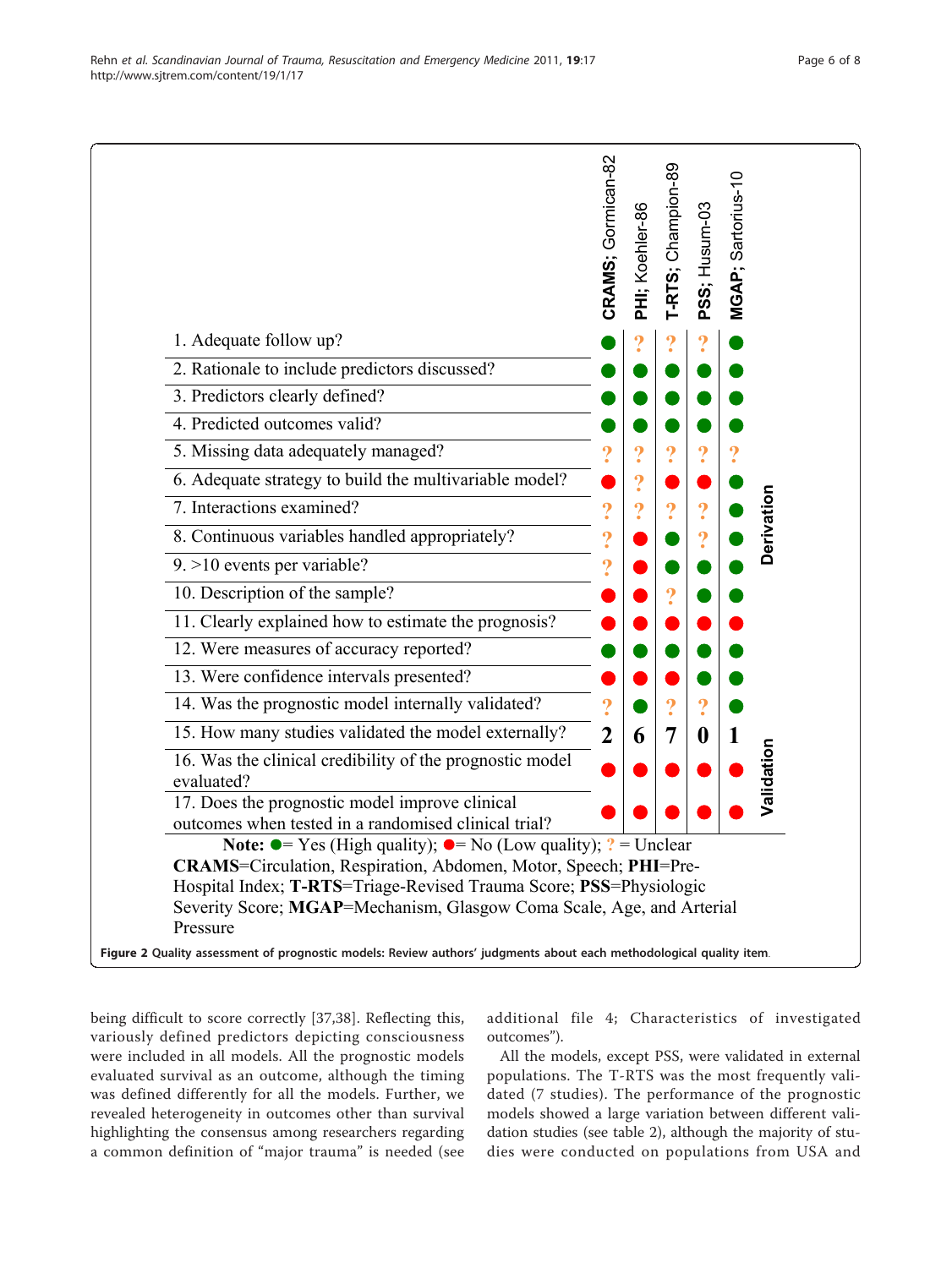<span id="page-6-0"></span>Canada. The reason for these differences can be related to methodological issues, such as different variable definitions or alternatively it could be related to the difficulty of transporting prognostic model to different settings. Factors that may affect the transportability of prognostic factors could be related with injury characteristics (e.g. penetrating injuries), patient's characteristics (e.g. age), or medical services characteristics (e.g. pre-hospital transportation distances or level of EMS personnel competence).

Importantly, although 80% of trauma deaths occur in low and middle-income countries where many of these characteristics are likely to be different from developed countries, we did not find any model that was developed and validated for this setting [\[1](#page-7-0)]. Trauma care providers in low and middle-income countries should have access to prognostic models derived in cohorts including patients from these populations.

Although prognostic models for trauma should be developed following methodological guidelines, the quality appraisal revealed several areas of improvement for most models. We found methodological limitations pertaining to issues such as inadequate methods to develop the prognostic models, handling of continuous variables and dealing with missing data. The MGAP was the one that fulfilled most of the recommended methodological quality items.

For a prognostic model to be used it should be well accepted by EMS providers. However, none of the studies evaluated the "acceptability" and "practicality" of the prognostic model. For a model to be effective it should improve patients' outcomes when tested in a randomised clinical trial, nevertheless the impact was not evaluated for any of the models. All models successfully discussed the rationale to include the predictors and included clearly defined predictors and valid outcomes.

We acknowledge that his systematic review has limitations. Some relevant studies may not have been located during our database search. Our literature review was only conducted in MEDLINE, although several other databases exist. The search strategy used in MEDLINE performed with high sensitivity (4 939 records retrieved) and low specificity (14 included studies). We identified three of the included studies through alternative sources (bibliographies); however, all 14 studies are included in MEDLINE. Closer examination of the included studies indicated inconsistent indexing of articles on prognostic scoring in adult trauma on MEDLINE. In the future, more homogenous reporting of studies pertaining to prognostic trauma models may reduce these limitations. Further, our exclusion of non-English language has contributed to the risk of missing relevant studies. However, we identified all the models included in a recently published triage guideline [\[39\]](#page-7-0).

We only identified 9 validation studies indicating a need for further evaluation of performance transportability. In order to be able to evaluate the validity of future prognostic models we recommend to report the items included in our quality appraisal list (see additional file 3) as well as other relevant standards for reporting [[40,41](#page-7-0)].

Our review should be incentives to further evolve the accuracy of prognostic models for the early care of trauma patients.

# Conclusions

This systematic review located and appraised the quality of five prognostic models for the early care of trauma patients. The prognostic models reported various outcomes pertaining to major trauma, but all models evaluated survival as an outcome. The general impression is that all models predict survival adequately. The MGAP fulfilled most of the suggested methodological quality items and is recommendable for routine use. However, there are many areas for improvement, including model development, analysis of continuous measures, handling of missing data, practicality and impact analysis.

# Additional material

[Additional file 1: L](http://www.biomedcentral.com/content/supplementary/1757-7241-19-17-S1.DOC)iterature search strategy. Electronic bibliographical databases and search strategies

[Additional file 2: E](http://www.biomedcentral.com/content/supplementary/1757-7241-19-17-S2.DOC)xcluded studies. List of full text studies excluded, with reason

[Additional file 3: Q](http://www.biomedcentral.com/content/supplementary/1757-7241-19-17-S3.DOC)uality assessment items list. Items used to appraise quality of included prognostic model derivation studies

[Additional file 4: C](http://www.biomedcentral.com/content/supplementary/1757-7241-19-17-S4.DOC)haracteristics of investigated outcomes. Table of outcomes pertaining to mortality, morbidity, process, anatomic injury and definition of "major trauma"

## List of abbreviations used

ACS-COT: American College of Surgeons-Committee on Trauma; AUC: Area Under ROC Curve; CRAMS: Circulation, Respiration, Abdomen, Motor, Speech; ED: Emergency Department; EMS: Emergency Medical Service; GCS: Glasgow Coma Scale; ISS: Injury Severity Score; MGAP: Mechanism, GCS, Age, and Arterial Pressure; PHI: Pre-Hospital Index; PSS: Physiologic Severity Score; ROC: Receiver Operating Characteristics; RR: Respiratory Rate; SBP: Systolic Blood Pressure; TS: Trauma Score; T-RTS: Triage-Revised Trauma Score.

#### Acknowledgements and Funding

MR and HML were funded by the Norwegian Air Ambulance Foundation. PP is funded by London School of Hygiene & Tropical Medicine. KB is funded by NHS Research & Development Programme, UK.

## Author details

<sup>1</sup>Department of Research, Norwegian Air Ambulance Foundation, Drøbak Norway. <sup>2</sup> Akershus University Hospital, Lørenskog, Norway. <sup>3</sup> University of Oslo, Faculty Division Oslo University Hospital, Kirkeveien, Oslo, Norway. 4 Nutrition and Public Health Intervention Research Unit, Epidemiology and Population Health Department, London School of Hygiene & Tropical Medicine, London, UK. <sup>5</sup>Department of Surgical Sciences, University of Bergen, Bergen, Norway.